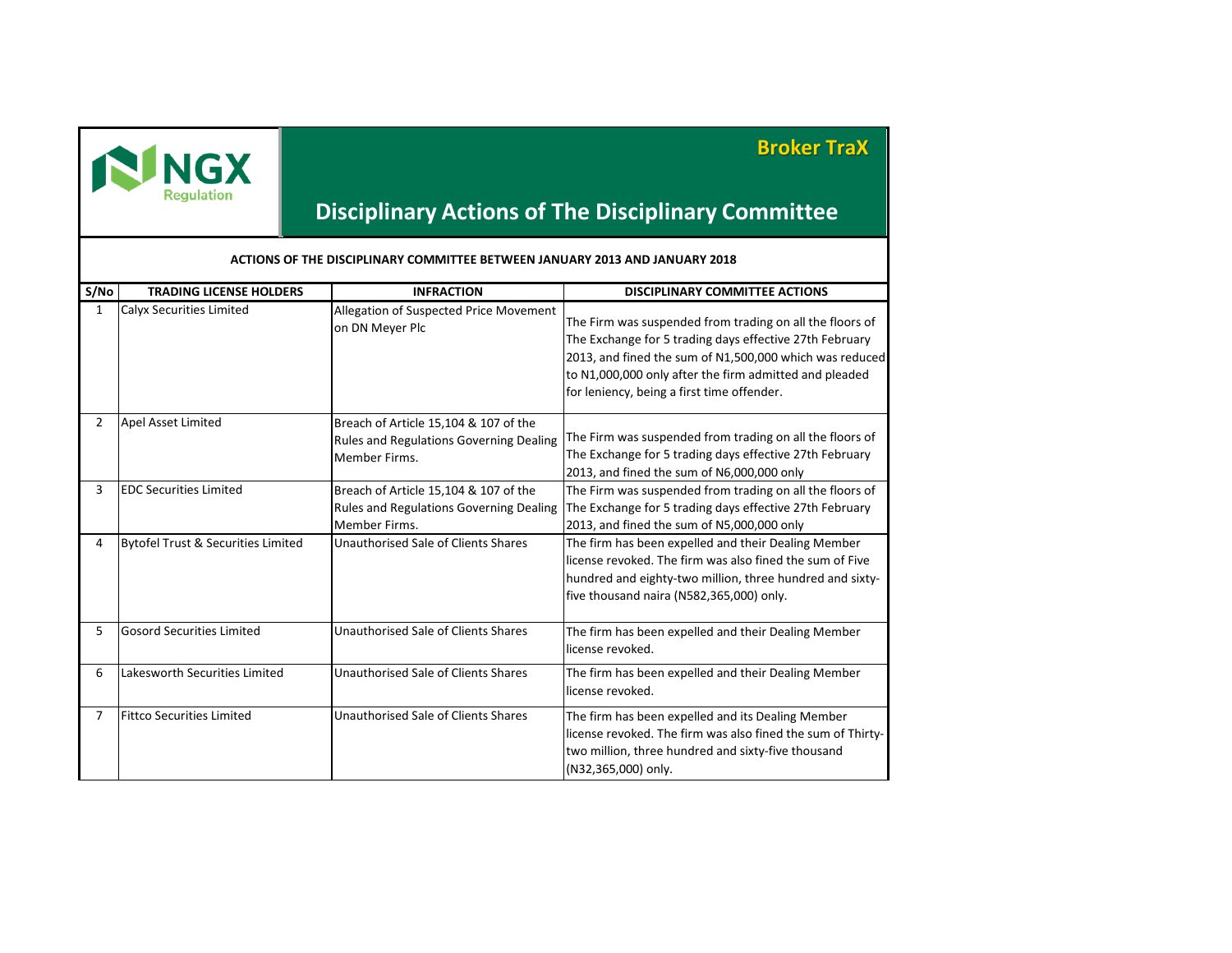| 8              | <b>Resort Securities &amp; Trust Limited</b> | Share price/market manipulation                                                                                    | The firm has been suspended for a period of one (1)<br>month with effect from 2 October 2015 and fined the sum<br>of N3,740,415.                                                                                                                                                                        |
|----------------|----------------------------------------------|--------------------------------------------------------------------------------------------------------------------|---------------------------------------------------------------------------------------------------------------------------------------------------------------------------------------------------------------------------------------------------------------------------------------------------------|
| 9              | <b>First Alstate Securities Limited</b>      | Unauthorized sales of clients' shares and<br>misappropriation of clients' funds.                                   | The firm has been expelled and their Dealing Member<br>license revoked.                                                                                                                                                                                                                                 |
| 10             | Midas Stockbrokers Limited                   | Entering into an agency relationship with<br>a non Dealing Member Firm                                             | The firm has been admonished.                                                                                                                                                                                                                                                                           |
| 11             | Cadington Securities Limited                 | Refusing to answer all questions or<br>produce all books or records as directed<br>by the Investigation Panel      | The firm has been admonished.                                                                                                                                                                                                                                                                           |
|                |                                              |                                                                                                                    |                                                                                                                                                                                                                                                                                                         |
|                |                                              | <b>INDIVIDUALS</b>                                                                                                 |                                                                                                                                                                                                                                                                                                         |
| S/No           | <b>BROKER</b>                                | <b>INFRACTION</b>                                                                                                  | DISCIPLINARY COMMITTEE ACTION                                                                                                                                                                                                                                                                           |
| $\mathbf{1}$   | Mr Kayode Awotile                            | Unauthorised transfers and sales of clients<br>shares and failure to carry out the<br>directives of the Committee. | The registration of Mr. Kayode Awotile, the Managing<br>Director of Lakesworth Investment & Securities Limited, as an<br>Authorised Clerk has been revoked pursuant to Rules Rules<br>19.10 (former Article 45) and 8.6 (former Article 167)<br>Rulebook of The Exchange, 2015 (Dealing Members' Rules) |
| $\overline{2}$ | Mr Ayokunle Oyedeji                          | Unauthorised sales of clients shares                                                                               | The registration of Mr Ayokunle Oyedeji as an Authorised<br>Clerk has been revoked pursuant to Rules 19.10 (former<br>Article 45) and 8.6 (former Article 167) Rulebook of The<br>Exchange, 2015 (Dealing Members' Rules)                                                                               |
| 3              | Mr. Agomuo Chidi Solomon                     | Share price/market manipulation                                                                                    | The registration of Mr. Agomuo Chidi Solomon as an<br>Authorised Clerk has been revoked pursuant to Rules 19.10<br>(former Article 45) and 8.6 (former Article 167) Rulebook of<br>The Exchange, 2015 (Dealing Members' Rules)                                                                          |
| 4              | Alhaji Maina Muninga                         | Unauthorised sales of clients shares                                                                               | The registration of Alhaji Maina Muninga as an Authorised<br>Clerk has been revoked pursuant to Rules 19.10 (former<br>Article 45) and 8.6 (former Article 167) Rulebook of The<br>Exchange, 2015 (Dealing Members' Rules)                                                                              |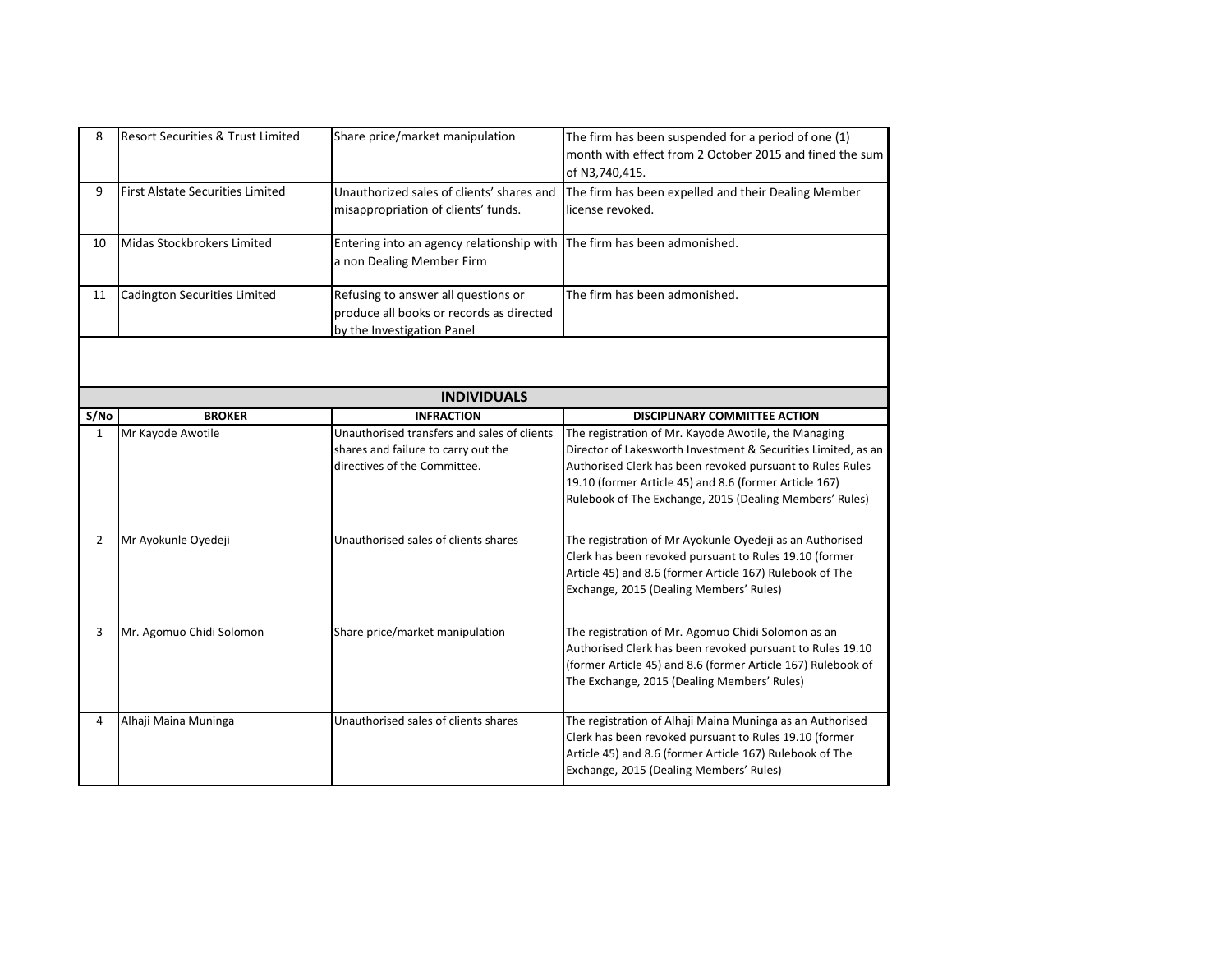| 5  | Mr. John Nsofor         | Unauthorised sales of clients shares                  | The registration of Mr. John Nsofor as an Authorised Clerk<br>has been revoked pursuant to Rules 19.10 (former Article 45)<br>and 8.6 (former Article 167) Rulebook of The Exchange, 2015<br>(Dealing Members' Rules)          |
|----|-------------------------|-------------------------------------------------------|--------------------------------------------------------------------------------------------------------------------------------------------------------------------------------------------------------------------------------|
| 6  | Mr. Oye Oyefeso         | Unauthorised sales of clients shares                  | The registration of Mr. Oye Oyefeso as an Authorised Clerk<br>has been revoked pursuant to Rules 19.10 (former Article 45)<br>and 8.6 (former Article 167) Rulebook of The Exchange, 2015<br>(Dealing Members' Rules)          |
| 7  | Mr. Abioye Eluwole      | Unauthorised sales of clients shares                  | The registration of Mr. Abioye Eluwole as an Authorised Clerk<br>has been revoked pursuant to Rules 19.10 (former Article 45)<br>and 8.6 (former Article 167) Rulebook of The Exchange, 2015<br>(Dealing Members' Rules)       |
| 8  | Mr. Gregory Otsu        | Unauthorised sales of clients shares                  | The registration of Mr. Gregory Otsu as an Authorised Clerk<br>has been revoked pursuant to Rules 19.10 (former Article 45)<br>and 8.6 (former Article 167) Rulebook of The Exchange, 2015<br>(Dealing Members' Rules)         |
| 9  | Mr. Taju Folaji         | Unauthorised sales of clients shares                  | The registration of Mr. Taju Folaji as an Authorised Clerk has<br>been revoked pursuant to Rules 19.10 (former Article 45) and<br>8.6 (former Article 167) Rulebook of The Exchange, 2015<br>(Dealing Members' Rules)          |
| 10 | Mr. Ichie Mike Ejezie   | Unauthorised sales of clients shares                  | The registration of Mr. Ichie Ejezie as an Authorised Clerk has<br>been revoked pursuant to Rules 19.10 (former Article 45) and<br>8.6 (former Article 167) Rulebook of The Exchange, 2015<br>(Dealing Members' Rules)         |
| 11 | Mr. Segun Adebayo Adams | Unauthorised sales of clients shares                  | The registration of Mr. Sunday Adebayo Adams as an<br>Authorised Clerk has been revoked pursuant to Rules 19.10<br>(former Article 45) and 8.6 (former Article 167) Rulebook of<br>The Exchange, 2015 (Dealing Members' Rules) |
| 12 | Mr. Olorunfemi Ayorinde | Unauthorized transfer and sales of clients'<br>shares | Mr Olorunfemi Ayorinde has been blacklisted by The<br>Exchange pursuant to Rule 19.4 Rulebook of The Exchange,<br>2015 (Dealing Members' Rules)                                                                                |